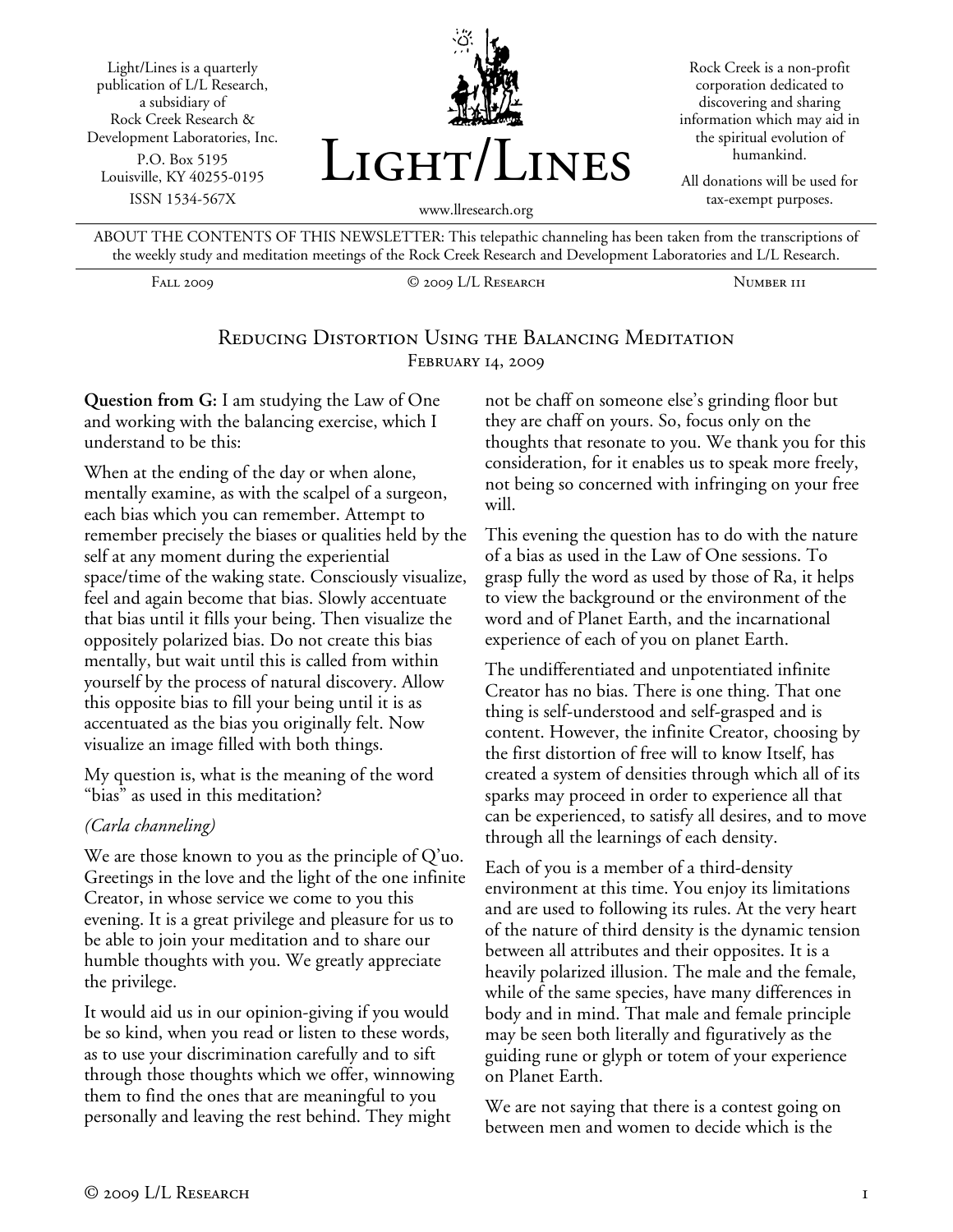better sex. We are saying that it is the bisexual nature of the species in general that is the kingpin of a seemingly endless list of other attributes, each of which has its opposite. Third density is chock full of unbalanced, biased and distorted perceptions. We would not say that this is a bad thing. It gives each seeker the fuel that it needs to press forward. As used by those of Ra then, "bias" can be a synonym for "distortion," the movement away from complete stasis and utter balance into one side or another of the seesaw of dynamic opposites.

In the tuning song that was played before this meditation, another very strong set of biases was discussed when the one known as Yusuf said, "Good's going high and evil's going down in the end."<sup>1</sup> There is a considerable mystery attached to the question what is good and what is evil. We would prefer to describe it in terms of polarity and say that there is a radiant path of service to others and there is a magnetic path of service to self. And although it may be unfair to say that service to others goes high while service to self goes low, nevertheless it is true that the two dynamics are inevitable within third density, and indeed within the next two densities, the fourth and the fifth. This is how deeply the sense of self and other, and any number of paired dynamic opposites, can be seen.

In the Prayer of St. Francis which this instrument uses to tune before each channeling session, more dynamic opposites are offered:

Lord, make me an instrument of thy peace. Where there is hatred, let me sow love, where there is injury, pardon, where there is discord, union, where there is doubt, faith, where there is darkness, light, where there is sadness, joy. Oh divine master, teach me to seek not so much to be loved as to love, to be understood as to understand, to be consoled as to console. For it is in pardoning that we are pardoned, it is in giving that we receive and it is in dying that we rise, to larger life.

And in the Lord's Prayer with which this circle began its meditation tonight, there is the prayer to forgive others as others forgive you.

All of these are examples of complementary biases. Another simple example is the very homely one of noting that this instrument just took a sip of water. The bias was her thirst. The responding and balancing bias was the glass of water. You may see, then, that to call something biased is not to denigrate it or disrespect it. There is nothing but bias. There is nothing but distortion in all of the nested illusions of your creation.

However, there is a gradual lessening of distortion within each seeker's inner life as the seeker begins to see into the inevitability of bias and, without judgment, sees beyond that whole situation to the balance that lies beyond and the eventual unification of all opposites.

When a piece of fabric is cut on the bias and sewn from the bias it has a tendency to create interesting drapes and to enhance the style of a garment. It is just so with human biases. Within an incarnated human's life there will be a continuing and continuous experience of seeing things from a particular bias or slant, and then being able to choose to rethink and re-vision and see things from the opposite bias.

The question had to do with performing the balancing meditation, which is recommended to be done daily. During the meditation the seeker is asked to sift back through the day, combing out those instances where the self did not remain evenhanded, placid and contented, utterly at peace and balanced, but was pulled towards imbalance in one way or another.

Perhaps it is your birthday today and consequently you have a happy bias, for you have been given cake and ice cream and something to open. That triggers emotions within you. Even though it is a positive bias, yet still it is grist for the mill for one who wishes to train the consciousness to register not only the bias of the incoming catalyst but also the corresponding and answering bias.

The entity who drives a car poorly and surges into your lane on the interstate highway can trigger negative emotions; that is, emotions that have a negative vibe. They might include fear, rage and anger. That triggering catalyst has therefore caused

<sup>&</sup>lt;u>.</u> <sup>1</sup> Yusuf Islam, formerly known as Cat Stevens, sings these lyrics on his 2006 CD, *An Other Cup*, from the song "In the End": "You can't bargain with the truth, 'cause one day you're gonna die, and good's going high and evil's going down in the end."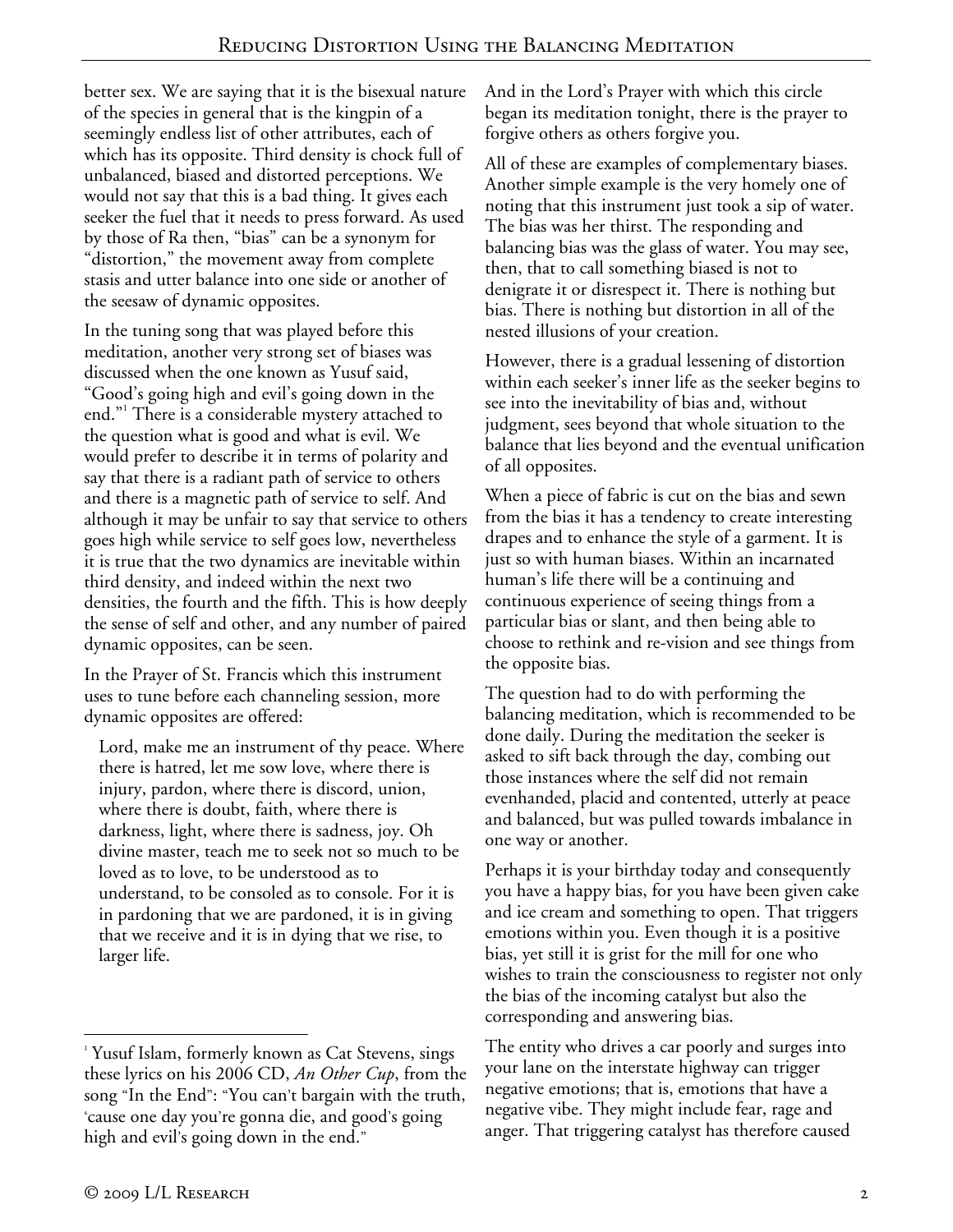your energy body to narrow so that the full flow of the Creator's prana or light/love is not getting through to the heart chakra. It is a totally understandable bias to have these feelings concerning the stranger who didn't even see you, and who almost, or so it feels, took your life. As you look at these moments of being triggered away from balance you are able to effect a kind of healing of that imbalance by virtue of allowing your original emotion to intensify and then asking the dynamic opposite of those feelings to appear.

Again, neither the positive nor the negative bias is preferable, as much as it is preferable that the dynamic opposites be held within the heart and the consciousness in a balanced manner. The goal of doing these balancing exercises is not to clean up the energy body and then have it be "good to go" for the rest of one's life. It is extremely rare that an entity on your planet in third density shall be able to achieve realization in such a way that no further thought is taken, no questions are asked, no new solutions reached. For the seeker's understanding will exceed the narrow confines of his previous view of the world.

Each of you dwells within a system of many biases. There is the sexual bias. There is the bias of personality. And the world as you experience it contains bias upon bias. How can one learn, then, in the midst of such a deeply biased environment? In actuality it is because of the opacity of the illusion and its relentless system of opposites that third density works. For third density is about making a choice, a very fundamental choice, of service to self or service to others. It is indeed desirable to increase that bias, attempting more and more to maximize service to others within your life and your thought, so that you may accelerate the rate of your own spiritual evolution.

We are those of Q'uo, and would ask if there is a follow-up to that query, my sister.

**G:** No, there is no follow-up. That was very helpful. Thank you.

We thank you, my sister. We are those of Q'uo. May we ask if there is a further query at this time.

**D:** Yes, Q'uo, I have a question about meditation. The other night I was meditating and it seemed that I perceived some kind of chamber between my orange and yellow chakras, right between them. I

was wondering if you could comment on this and also comment on the relationship between breathing and the energy flow through the body.

We are those of Q'uo, and are aware of your query, my brother. To respond to your first question, that of the space between the second and third chakras in your energy body, we would say that due to work which you have been doing in consciousness at this time, you are experiencing an articulation of the second and third chakras which enables the energy to move quite freely betwixt the orange-ray chakra and the yellow-ray chakra. The work done quite consciously by you, my brother, in the recent past, working with your family members, creating personal relationships from family relationships and vice versa, has stimulated both the orange-ray and the yellow-ray energy centers. The energies which you felt were those which were running freely between those two chakras. This is a positive and helpful configuration, which was brought about due to your loving concern for your family.

There are spaces betwixt each chakra in fact, and it can sometimes become a complex and quite beautiful thing to see the play of energy between three or even four of the chakras at one time, depending upon the activity or the thought processes which are involved. You may find, my brother, as you continue your practice of meditation that there are several such potential sacs or shuttles or tunnels between energy centers, all up and down the energy system. It simply depends upon the work being asked of that energy body at any given time as to what the experience of it shall be.

We are those of Q'uo, and would ask if you would again ask your second query, my brother.

**D:** Could you speak on the relationship of breathing and the flow of energy through the body.

We are those of Q'uo, and are pleased to offer our humble opinions on this subject. If you think about the act of breathing, you easily realize how vital and central the automatic functions of your body are to your life. If one had to remind oneself to breathe, one would shortly die.

The typical seeker may well have begun his life breathing deeply, but by adulthood it is quite common in your culture that there will not be the hard, physical activity that encourages the body to breathe deeply but rather there will be the small-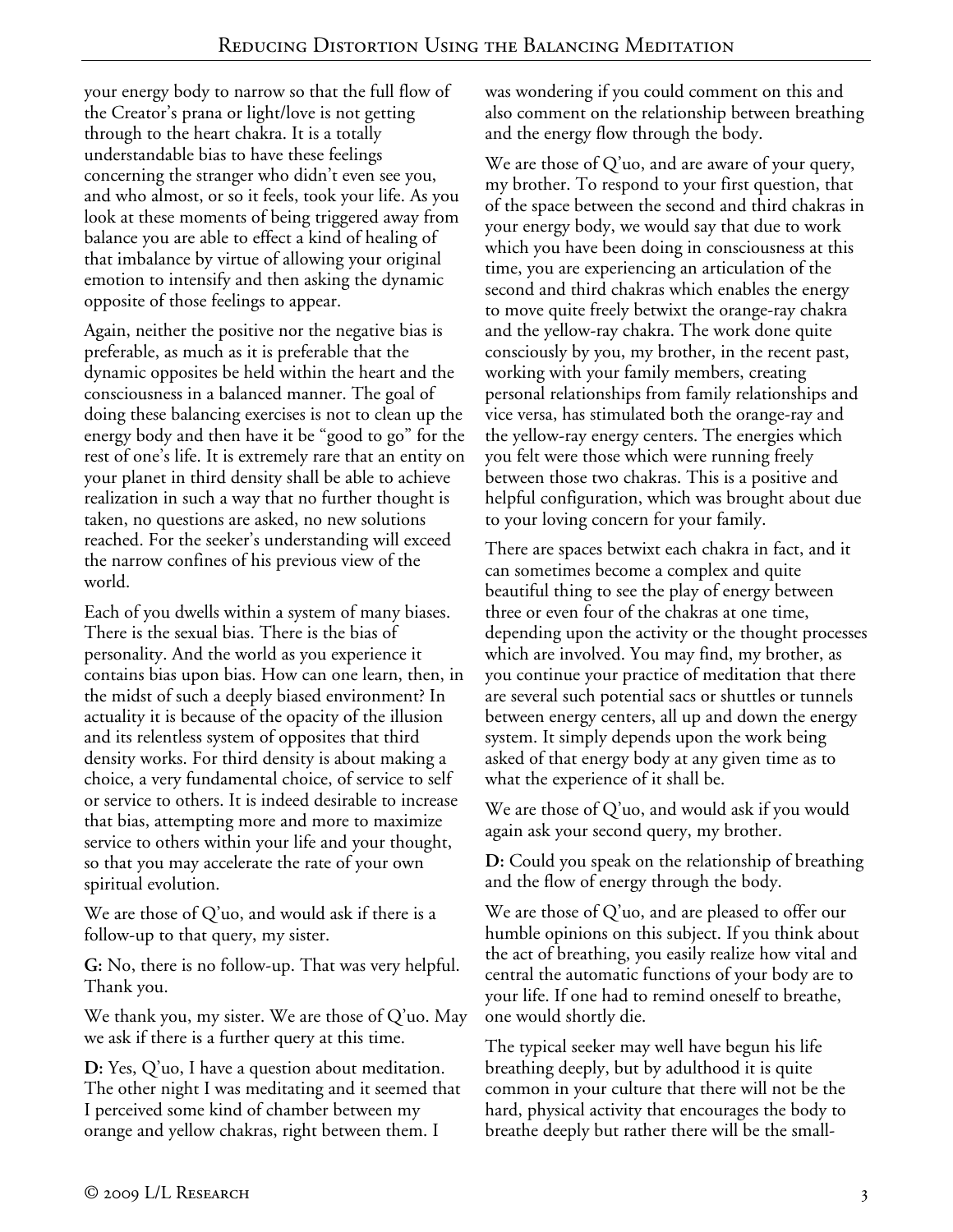muscle activity of studying, using the computer, and so forth. In the absence of a regular, daily period of strenuous work, it is quite a helpful thing to work with one's breath.

The simple act of following one's breath is a very helpful technique to use for clearing the mind during meditation. Deep breaths are most salutary for the system. Just as the plant inhales light which it metabolizes into food, so does your energy body benefit from the deeper breathing in and out. The deeper in-breaths do indeed carry light. And when the intention is set to breathe in prana or light/love, that greatly enhances the seeker's ability to receive the food of light from the air.

The practice of various breathing techniques is well known and certainly the use of such exercises as pranayama yoga offers is recommended for those who wish to enhance their ability to move love/light, light/love, or prana through the physical vehicle and metaphysical vehicle.

The benefits of breathing are striking for both the physical body and the metaphysical body. When the breath is deliberately deepened, the physiological changes to the physical body are excellent.

We are those of Q'uo. May we answer you further, my brother?

**D:** That's great, thank you.

We are those of Q'uo, and thank you, my brother. It is a pleasure to converse with you. May we ask, then, if there is a further query at this time? We are those of Q'uo.

**R:** Q'uo, I have a question about thought-forms. I will start it by reading the section from *The Law of One* that generated this question. Don asked Ra about the reports and photographs of bell-shaped craft and contact from entities from Venus from approximately forty years ago and Ra answered by saying that,

We are no longer of Venus. However, there are thought-forms created among your peoples from our time of walking among you. The memory and thoughtforms created, therefore, are a part of your society-memory complex.<sup>2</sup>

The discussion we had [in our on-line study group] was what a thought-form is, as Ra meant it. We remembered that the pyramid that Ra created was a thought-form and that Ra itself came to Earth to teach as a thought-form. And so, we thought perhaps a thought-form is something that does not have consciousness but is something that can be created by a being with consciousness. So, can you describe the thought-forms in some other way? Thank you.

We are those of Q'uo, and are aware of your query, my brother. Within third density's space/time, everyday environment it is difficult for the mind of man to wrap itself around the concept that there could be entities and essences which have no physicality but which have their own validity and reality. Were one to look at things from the metaphysical or time/space point of view, however, it is the thoughts of humankind that would stand out, rather than the physical vehicles which in truth are merely systems of nested energy shells.

A thought-form is an entity or an essence or quality that has life independent of those who originally thought about that first. The words of which you so often think when you think about being a loving and kind person—beauty, truth, honor, justice and so forth—are thought-forms in the metaphysical realm, having a life of their own and a nature of their own. This is one instance of abiding thought-forms.

Another example of thought-forms is the common phenomena concerning ghosts. When entities have left the physical vehicle with which they enjoyed an incarnation but for some reason do not wish to go on into the inner planes for the review of their incarnation and healing, that disembodied personality shell which is commonly called a ghost can linger in the physical world. Yet it is not at all physical. [They may remain] indefinitely, until such time as someone is able to contact those souls and lead them on to taking up their rhythm of seeking and learning through other incarnations and other choices.

We of the Confederation have only appeared in your skies as thought-forms. That is to say, there is no physicality to the seemingly very real phenomena reported as UFOs. Certainly those of the loyal opposition, those engaged in service-to-self communication with those who would wish that communication upon your planet, have no qualms

<sup>&</sup>lt;u>.</u> <sup>2</sup> Ra, channeled through L/L Research on January 24, 1981, labeled Session 6.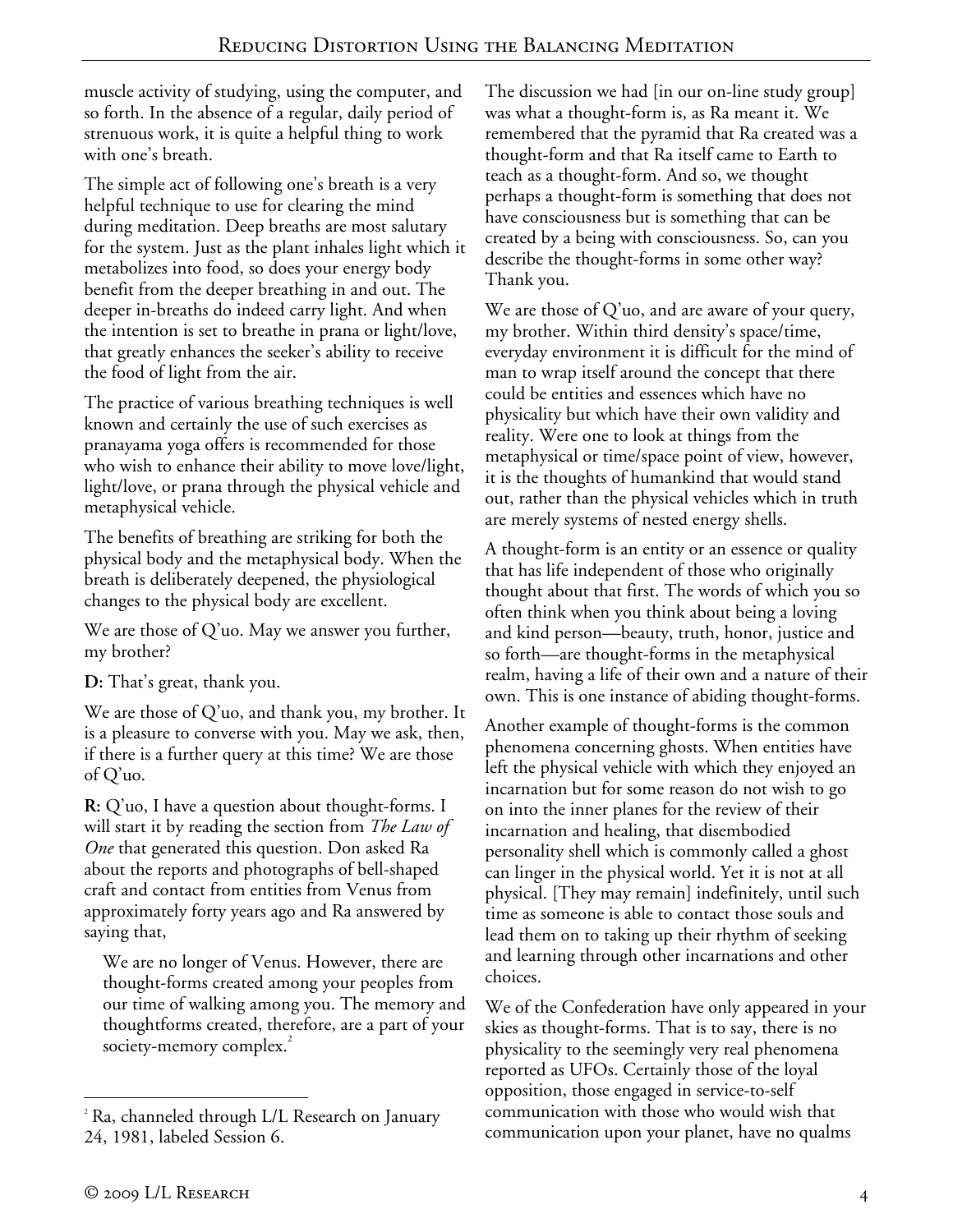about appearing in the skies in perfectly physical form. But we have long since discovered that it is an infringement upon free will to move into your physical existence. However, the thought-form of the so-called Venusian bell craft is a form that is part of the deep mind, for your people have seen these for many millennia.

Other examples of a thought-form are the nature spirit, deva, gnome and pixie. All of those creatures are easily dismissed by an entity who wishes to measure and judge the physical creation by empirical means only. However, all of these forms of disembodied life are real, in the same way that your energy body is real. There are those who can see the pulsing colors of the energy body, and there are those who can see the fairies, gnomes and pixies. There are those who dance with the devas and nature spirits. For they have been gifted with a broader and a deeper sight then their physical eyes will allow.

All of these are good examples of thought-forms and we would offer one more example to indicate how the physical and the metaphysical world can cooperate and coincide. If you will think about the service in the Christian church call the Holy Eucharist, you can see the priest invoking the presence of the one infinite Creator in the person of Jesus the Christ. There is an invocation that Jesus' very being will come into the wafer of bread and the sip of wine that each communicant shall ingest. For those who believe, it is a powerful reality that they are able to take in the very body and blood of this crucified Savior whose unconditional love the whole world recognizes. The benefit from the ingestion of this thought-form, which is married to the wafer and to the wine, is very real and efficacious.

Earlier, the one known as R stated that all of the creation was made up of nothing but thought-forms and we find this to be a perceptive point. The original Logos, that Thought of unconditional love, has indeed spun out the light to manifest all that there is. Consequently, each entity is a form created by the Thought of love, and patterned out in the ways of love by light. In that sense each of you is a thought-form, your physicality being less real then your essence as a spark of that Logos.

We are those of Q'uo. May we answer you further, my brother?

**R:** Yes, Q'uo, I have one follow-up question. Thank you for speaking to the subject. The follow-up is this. Seekers who are conscious of their progress sometimes categorize their thoughts as positive or negative. I wanted to ask what suggestions or principles you would offer to those who are conscious seekers on the path of service to others when it comes to thought-forms created in the daily round of activities? What suggestions would you offer in terms of balance, or perhaps bringing more love into the seeking and existence?

We are those of Q'uo, and are aware of your query, my brother. The balancing exercises about which the one known as G was asking earlier have as their object the bringing back into balance of the unsettled and uncontrolled mind and emotions. And certainly the persistent use of the technique of thinking through the actions of the day and being willing to spend the time to balance out all perceived distortions and bias is an excellent one for creating the personal space in which you dwell.

There is often the unspoken assumption that life is what happens to you. In such a scheme, however, the seeker is a victim. This does not match our perception of you. This instrument was speaking yesterday afternoon to a client who wished to understand how he could create of his life a more sacred thing and this instrument shared with that client her perception, with which we agree, that the seeker shapes his life not in terms of what happens to him but in terms of how he responds to what happens to him.

We do not quibble with the fact that many things occur which would not be preferred in everyone's life. However, the mind or consciousness of man is a powerful thing. You each have great power built into your being. You have the ability to say yes or no to each and every stimulus that comes your way. We realize that we speak in clichés when we say that you create your life. It is a staple of what this instrument would call New Age thinking that your life is chosen by you and can be shaped by you, by your desires and your will. However, it is quite literally true, as far as we know, that each of you does indeed have the capacity to create the life which you prefer. [This is] a large task with most entities who are attempting to create a positive environment for their soul's growth. The choice remains with each seeker as to how he wishes to shape his inner environment.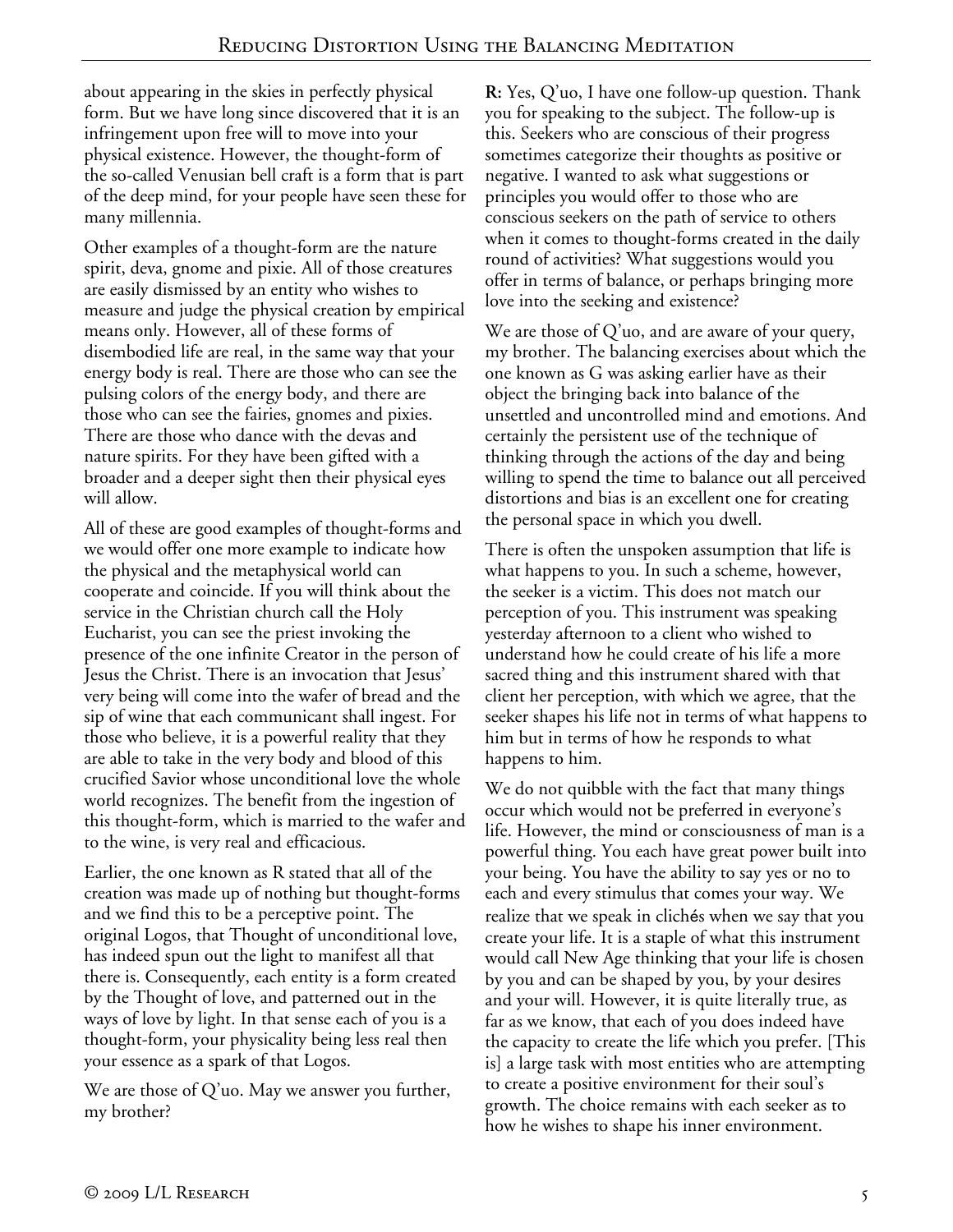One large difficulty in shaping a positive environment is the lingering of voices from early childhood and even early adulthood which were negative voices, voices that informed the young and defenseless being that he or she was not smart, not pretty, not able to get ahead, not worthy, and so forth. Left untended, those voices can persist throughout a lifetime. The insidious thing about such voices is that many seekers have internalized the voices so that they do not recognize that these are not voices from within. These are voices of the pain and the wounding of old memory.

It is very helpful, when you have a thought like, "I'm stupid, I can't do it," or, "I'm not worthy," that you find the time and the patience to correct that voice. If you hear yourself saying something like that which runs you down, step in and say that which is the deeper truth, that which is positive: "I am a child of the Creator. I am perfect. I may be a bozo but I truly have love in my heart. It's too bad I made that mistake. Let's see if I can do better next time." There are many ways to take those negative voices and turn the comment into an affirmation of your own worth and your own self-respect.

The essence of creating your own environment is respecting and honoring your ability to do so. Once the seeker grasps his ability to mine for and bring up to the surface those voices so that they can be put aside and relabeled as old memory, it is with each and every [seeker] a simple matter of persistence, of seeing those triggers when they occur. Hearing the negative voices and turning those voices away to replace them with the voice of your own self advocacy is immeasurable helpful.

We are those of Q'uo, and would ask if there is a follow-up to that query, my brother.

**R:** You said earlier that thought-forms have an existence independent of their origins. Does the entity who generates the thought-form need to maintain focus or feed energy into that thoughtform for the thought-form to continue? Or will it dissolve when the energy is no longer focused into it?

We are those of Q'uo, and grasp your query, my brother. Thought-forms persist because they are invested with many people's familiarity with them. A good example would be Santa Claus. The figure of Kris Kringle or Santa Claus is clearly a thoughtform. There is no real Kris Kringle, there is no real

Santa Clause. Yet, when Christmastime arrives, your people experience an outpouring of love and affection and express their caring by creating food baskets and gift baskets for those families who cannot afford to have a Christmas on their own. Santa Claus is alive and well in the hearts of those who wish to do good at Christmas time.

Thought-forms such as bogeymen and fearsome monsters, dragons and so forth are all those forms that persist because, over and over again, they have been envisioned as storytellers tell the stories of your race from generation to generation. Consequently, there are many very persistent thought-forms.

There are also ephemeral and evanescent thoughtforms that are an artifact of you as a person having a certain habit, thinking a certain thought, until it solidifies into a thought-form and can play merry havoc with your life. Fortunately, just as you develop thought-forms, so you can lay them aside.

May we answer you further, my brother? We are those of Q'uo.

**R:** No, thank you for your comments, Q'uo.

We are those of Q'uo, and thank you, my brother.

We find that the energy is waning in this group and in this instrument, and so we would take this opportunity to take our leave of you, thanking you once again for the pleasure of your company and the beauty of your blended auras. You are an inspiration to us.

We leave you as we found you, in the love and in the light of the one infinite Creator. Adonai. Adonai.  $\boldsymbol{\dot{x}}$ 

### **Notes to Our Readers**

We just turned our clocks back for winter's season of "standard time" and are enjoying the early morning sunshine, even as we find the sun setting all too soon in the evening. Our thoughts turn now to the season of Thanksgiving, and we wish you all a wonderful celebration.

### **Homecoming 2009**

Over Labor Day weekend we enjoying our annual Homecoming here at L/L Research. With eighteen attendees, we explored such topics as relationships, yoga, Osho, synchronicity and sharing one's gifts. As we met under an open canopy around the Gathering Garden, we experienced that "high" that comes